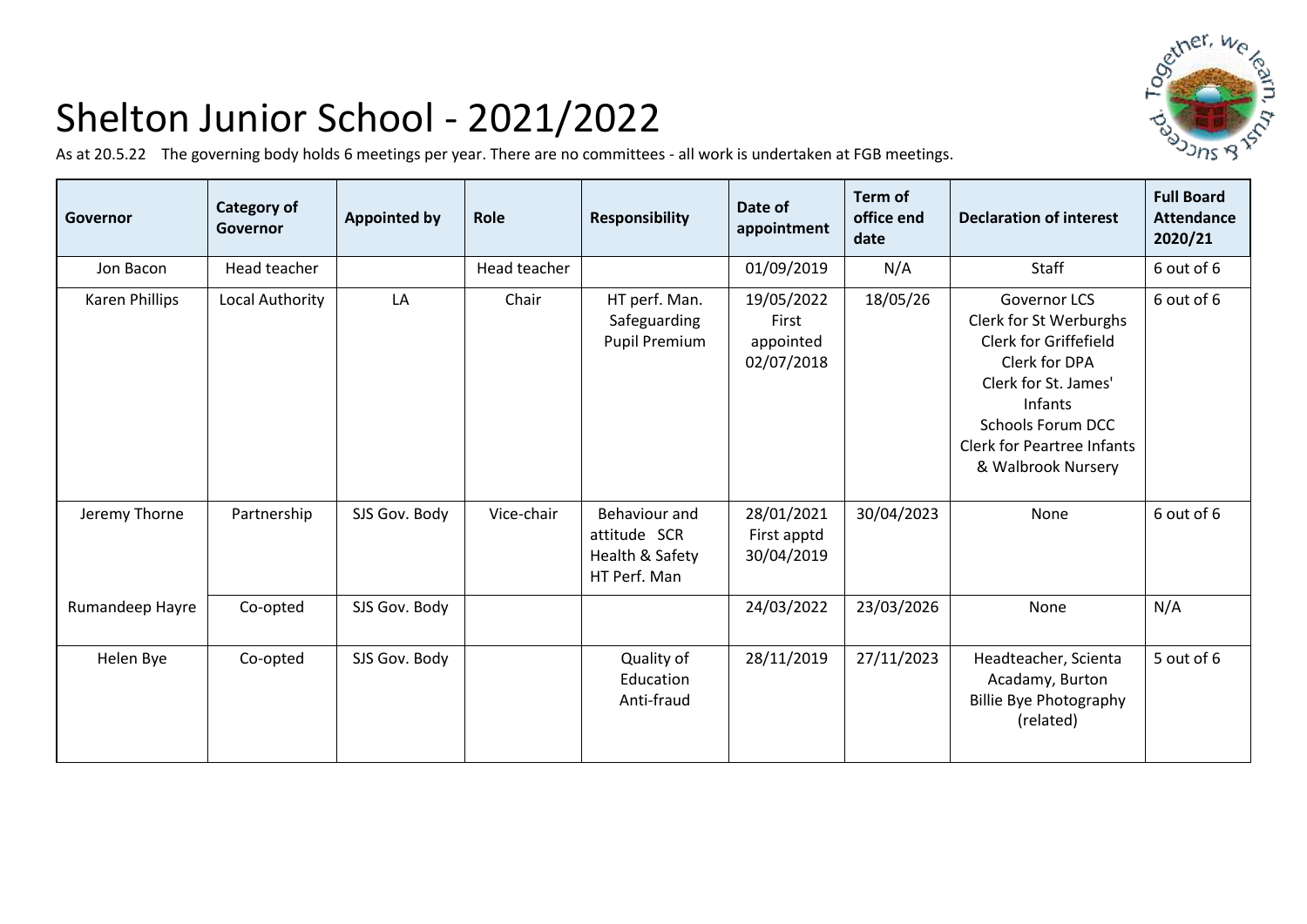| Governor                           | <b>Category of</b><br>Governor | Appointed by  | Role | <b>Responsibility</b>                                     | Date of<br>appointment                  | Term of<br>office end<br>date | <b>Declaration of interest</b>                                                                                             | <b>Full Board</b><br><b>Attendance</b><br>2020/21 |
|------------------------------------|--------------------------------|---------------|------|-----------------------------------------------------------|-----------------------------------------|-------------------------------|----------------------------------------------------------------------------------------------------------------------------|---------------------------------------------------|
| Sally Hutchinson-<br><b>Backer</b> | Co-opted                       | SJS Gov. Body |      | Parent Liaison<br><b>SEND</b><br>LAC/PLAC<br>HT perf. Man | 28/01/2021<br>First apptd<br>26/11/2020 | 27/01/2025                    | Spouse - Governor at<br>Shelton Infant school,<br>Secretary of Shelton<br>Infant School PTA Parent<br>of a child in school | 5 out of 5                                        |
| Katie Wilson                       | <b>Staff</b>                   | Staff         |      | Wellbeing                                                 | 26/11/2020                              | 25/11/2024                    | Staff                                                                                                                      | 5 out of 5                                        |
| Bansari Ruparel                    | Partnership                    | SJS Gov. Body |      | Equality<br>Personal<br>Development                       | 25/11/2021                              | 24/11/2025                    | None                                                                                                                       | N/A                                               |
| Vacancy                            | Partnership                    | SJS Gov. Body |      |                                                           |                                         |                               |                                                                                                                            |                                                   |
| Dan Leonard                        | Parent                         | Parents       |      | Leadership &<br>Management                                | 05/12/2021                              | 04/12/2025                    | None                                                                                                                       | N/A                                               |
| Vacancy                            | Parent                         | Parents       |      |                                                           |                                         |                               |                                                                                                                            |                                                   |
| Vacancy                            | Co-opted                       | SJS Gov. Body |      |                                                           |                                         |                               |                                                                                                                            |                                                   |